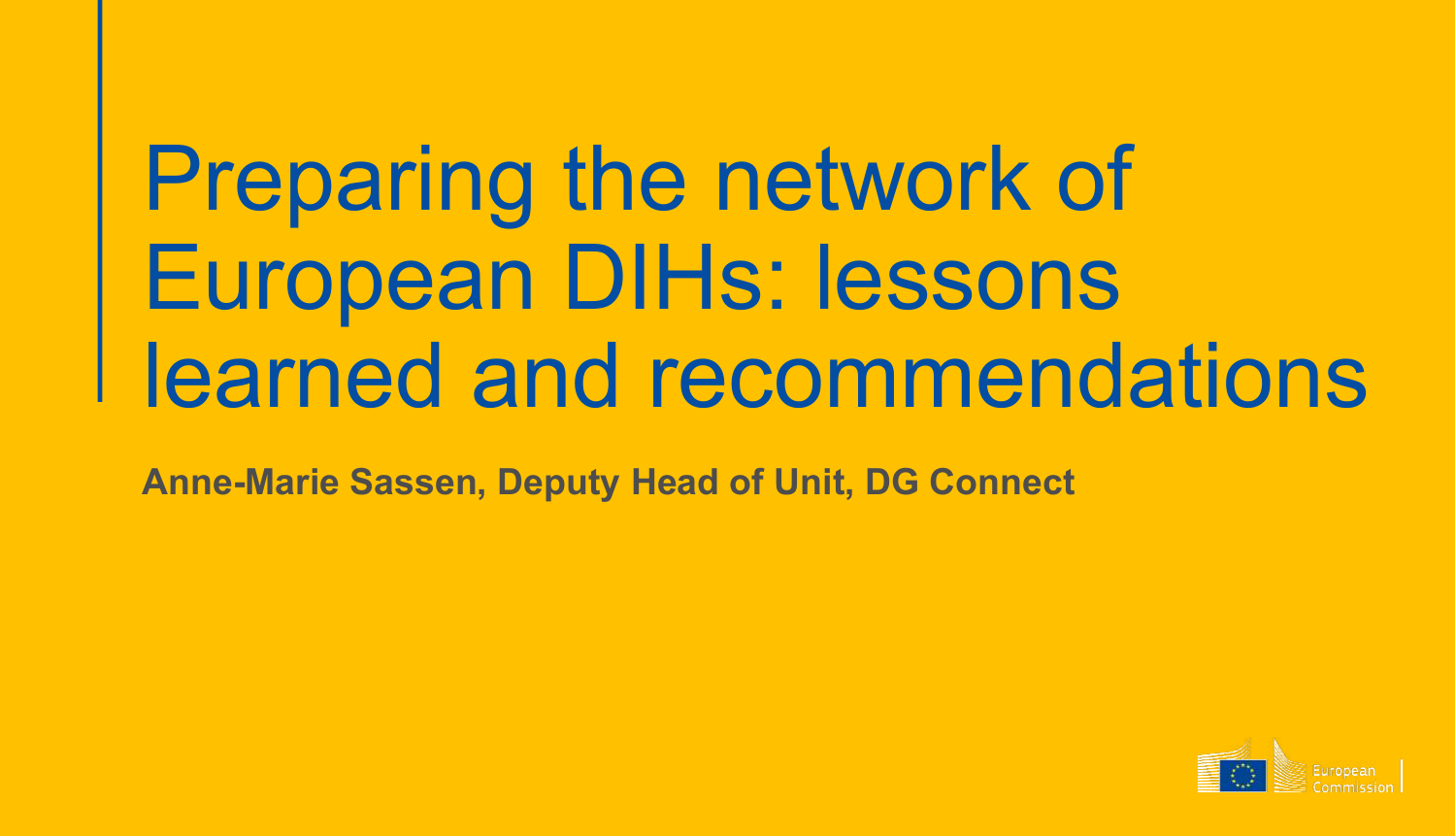

**Where do we stand today?**

### **European companies are not making the most of all the opportunities digital has to offer**

#### **Highly digitised companies across Europe (2019)**



https://digital-agenda-data.eu/charts/analyse-one-indicator-and-compare-breakdowns#chart={"indicator-group":"ebusiness","indicator":"e\_di\_hivhi","breakdown**group":"byentsize","unit-measure":"pc\_ent","time-period":"2019","ref-area":["PT","EU"]}**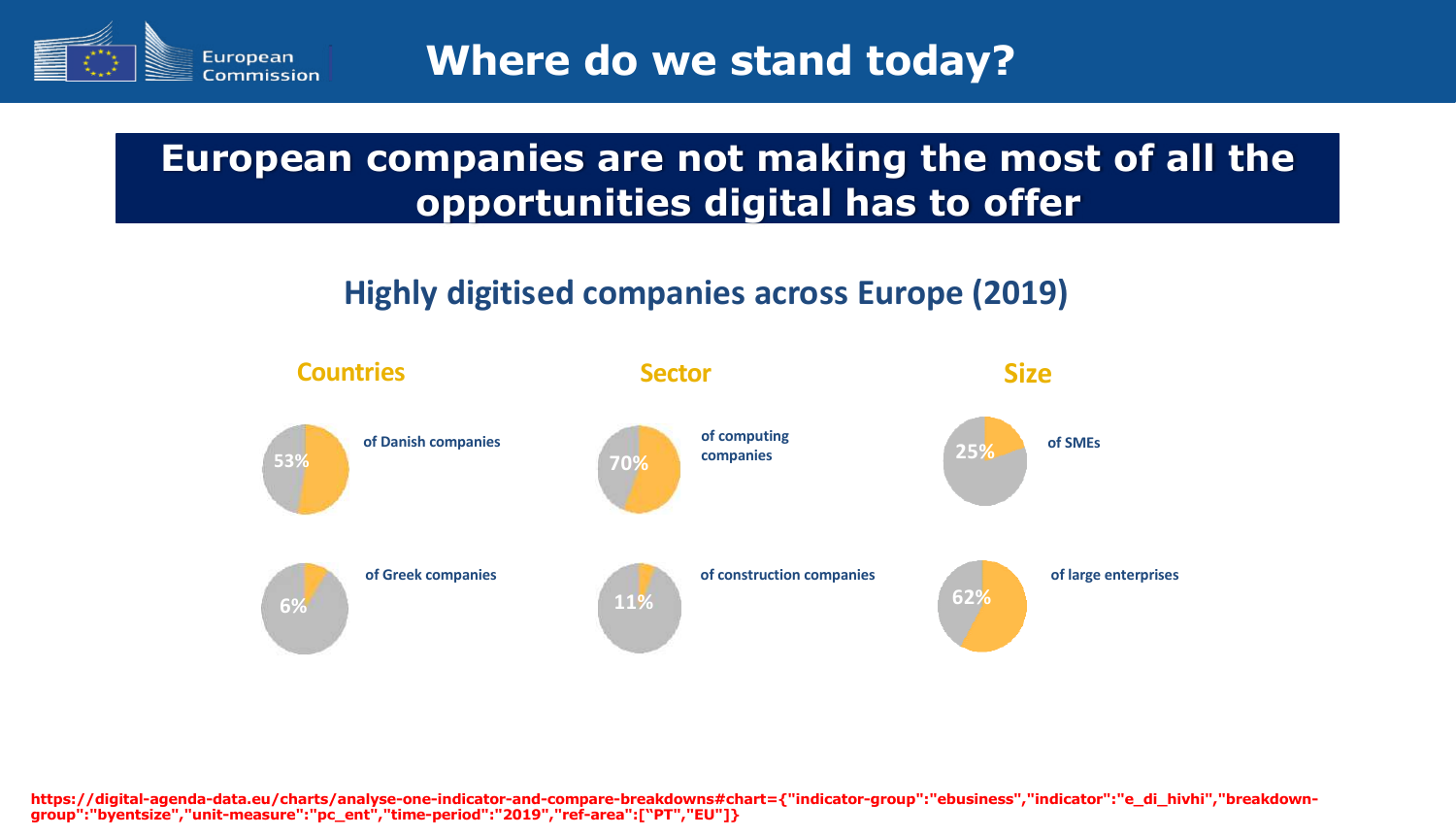European Digital Innovation Hubs provide technological expertise and experimentation facilities to enable the digital transformation of the industry and the public sector



- **Typical participants:**
	- **Research and Technology Organisations, Technical Universities**
	- **In collaboration with:**
		- **Industry associations**
		- **Clusters**
		- **Enterprise Europe Network**
		- **Accelerators/Incubators**
		- **Innovation agencies**
		- **Vocational training institutes**
- **A geographically spread network of up to 200 EDIHs**

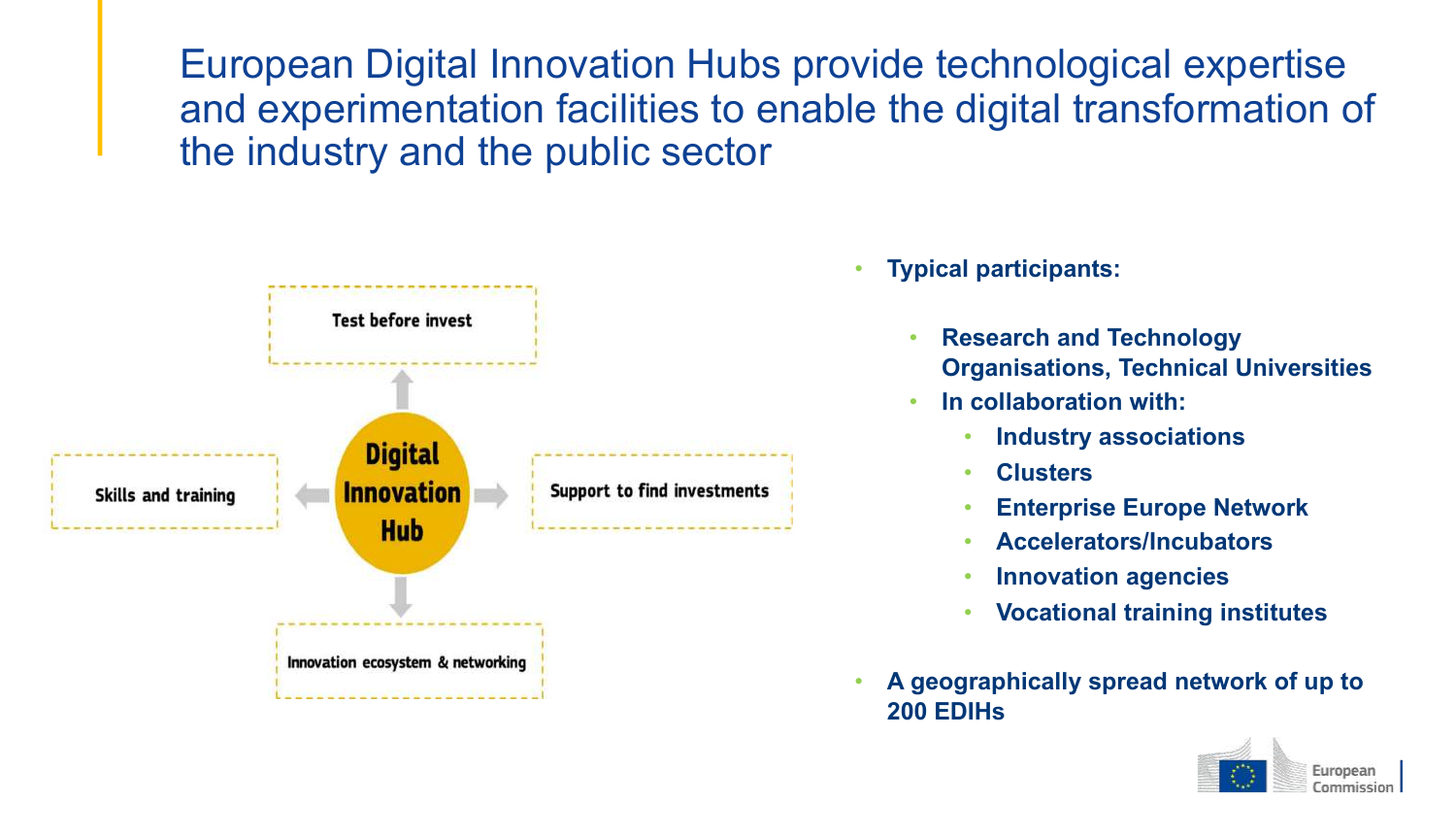

*European Network*

## The "EU-local" approach

**One EDIH "within working distance" for every business in EU**

A network to put any company in contact with the competence they need, wherever in the EU

A network where every EDIH can learn from and collaborate with other EDIHs and other projects supported under Digital Europe Programme